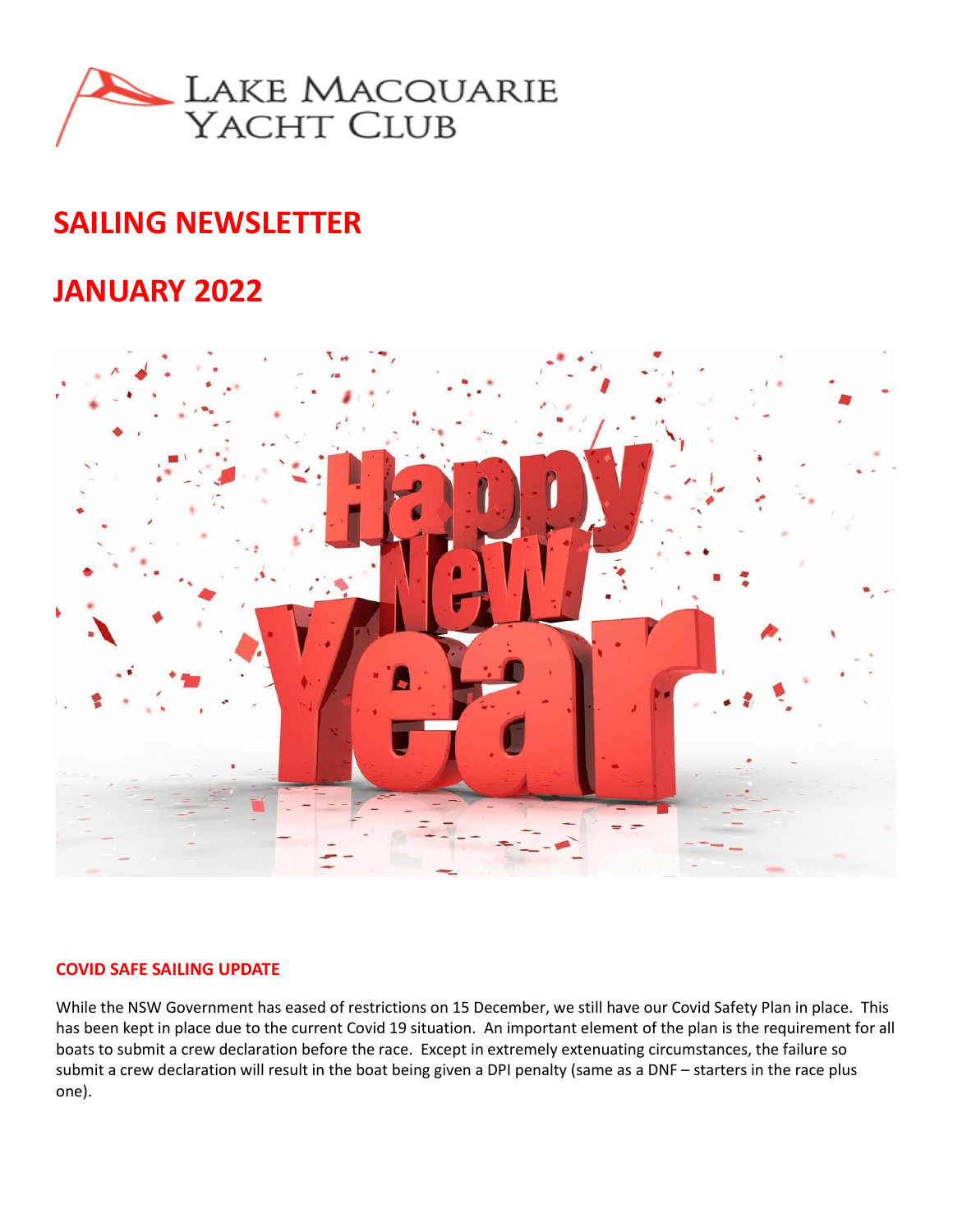### **RACING RESULTS**

#### **Wednesday Summer Series 2**

The Wednesday Summer Point score commenced on Wednesday 5 January 2022 and we have had two races. In  $1<sup>st</sup>$  Division, Excessive (David Nichols) is leading on 4 points from Pugsley (Len Lavers) on 7 points and Three Stooges (Steve Liddell) on 8.5 points.

In 2<sup>nd</sup> Division, Karma (Bruce Currall) is leading on 7 points from Mirage (David Kelty) on 11 points and Scramouche (John Skillicorn) also on 11 points.

#### **Saturday – Annual Pointscore**

With the delayed start to the season due to Covid and the Christmas break we have only completed four races.

In 1<sup>st</sup> Division, Ignition (Ian Bower) is leading on 14 points from Ross Street (Noel Jenkins) on 16 points and Fathom (David Berryman) also on 16 points.

In 2<sup>nd</sup> Division, Echo Beach (Philip Mathews) is leading of 12 points from Beat to Quarters (Eddie O'Donnell) on 14 points and Excess (Bruce Dobinson) on 16 points.

In 3<sup>rd</sup> Division, Up Ship Creek (Mark Holmes) is leading on 5 points from Pentangle (Brian Varnam) on 12 points and Wedgewood (Roger Geary) on 18 points.

#### **SHE SAILS REGATTA**

On Sunday 16 January we delivered our first ever SheSails Race. We had 20 yachts on the water representing NCYC, RMYC, WASC and LMYC. The race was held on a bay course with a handicap start in front of the LMYC clubhouse. The day was a great success and with over 100 women sailors participating.

While all of the teams had to have a female skipper and at least 50% female crew the teams on Fathom, Sofarr and The Shed raced with all-female cews.

A big thank you to Club Captain and She Sails Rep, Eleanor Cunningham and her team for all their hard work in pulling this event together. Thanks also to all our boat owners who got involved and provided their yachts for the event and to the crews that came from all the local yacht clubs to join us for the day.

Congratulations to our race winners on Ruffian from Wangi RSL Amateur Sailing Club helmed by Lyn McAllister.

In second place we had Dreamweaver helmed by Erika Markanen-Haire, another Wangi team.

In third place, we had our local team on Sheer Pleasure helmed by Mandy Maddox.

The fastest time was Fathom helmed by Jan Howard from NCYC.

We appreciate our media team Jack Buchan from Newcastle Cruising Yacht Club and Gemma Burns from Australian Sailing - NSW & ACT for capturing the great footage! The footage and photos are all on the LMYC Facebook page.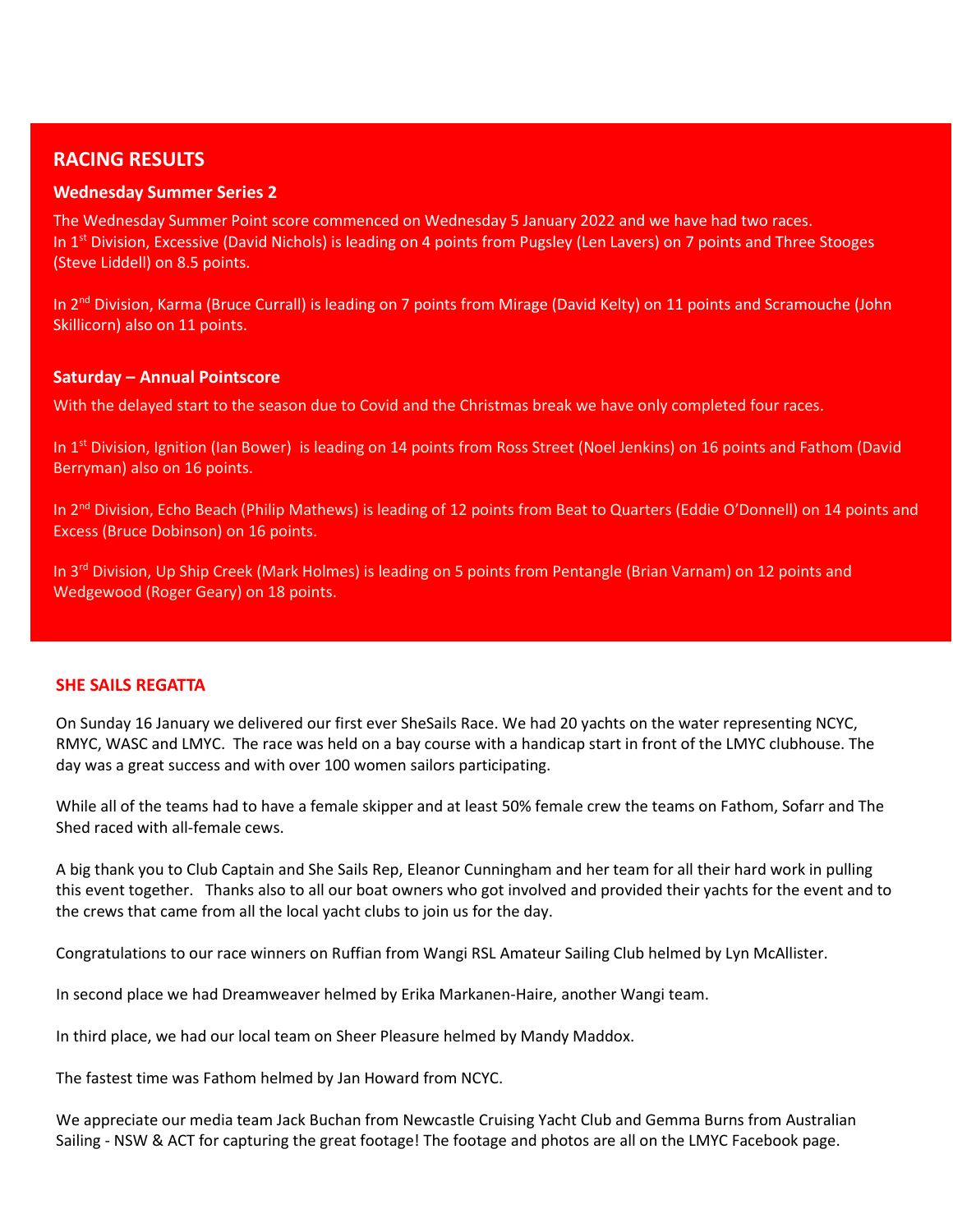Check out the full results here -

#### <http://www.lmycraceresults.com.au/results/2021/tyregattas/shesails2022/01RGrp1.htm?ty=00242>

**The next She Sails event will be the RMYC Toronto She Skippers race on Sunday 13 February. We encourage all LMYC boat owners to participate in this event. For more details please follow this [link.](https://www.rmyctoronto.com.au/she-sails)** 

#### **SYDNEY TO HOBART 2021**

Well done to She's the Culprit in the 2021 Sydney to Hobart race. She's the Culprit represented both LMYC and NCYC. She was skippered by Glen "Cyril" Picasso (12 Hobarts), Navigator Robert Jarvie (2) and a crew of Dave Edwards (1), Mark Graham (9), Wade Croak, Anthony Jurd, Brad Dodds (1), Paul Dover, Mark Virtue, Oonagh O'Donovan (3), Courtney Smith, Felix Prince.

In a tough race that saw only 40 finishers and 32 retirements from a starting fleet of 72 boats, The Culprit had a great race and finished 29<sup>th</sup> on Line Honours in 4:18::39:23 and 2<sup>nd</sup> in PHS Division. They arrived just in time to celebrate New Years Eve in Hobart and the boat and crew are now back safely in Newcastle.

The trophies for the Sydney to Hobart for 2019, that were not presented at last years presentation night are currently being refurbished and will be available soon to present to She's the Culprit and Santana for the 2019 Sydney to Hobart.

She's the Culprit will be the winner of both Wal Russell Trophy and The Bosuns Trophy for 2021/22. Well Done.

#### **HEAVEN CAN WAIT REGATTA**

Just a reminder that the annual Heaven Can Wait Regatta will be held at RMYC Toronto on Saturday 5/6 February. For details, follow thi[s link.](https://www.rmyctoronto.com.au/heaven-can-wait)

#### **LAKEFEST 2022**

Lakefest 2022 is just around the corner with a month of sailing events designed to promote Lake Macquarie.

Lakefest kicks off wth the Wangi Australia Day Race on Wednesday 26 January – for more details please follow this [link.](https://wangisailingclub.yachting.org.au/events/125287/)

We then have the combined twilight race at LMYC on Friday 28 January. Details are on the LMYC website, please follow this [link.](https://lmyc.com.au/sailing-instructions/)

The RKR Interclub will be held on Saturday 29 January.

Heaven Can Wait is on Saturday 5 February. For details, follow this [link.](https://www.rmyctoronto.com.au/heaven-can-wait)

The Combined clubs Windward Leeward races will be on Saturday 12 February.

The Combined Pulbah race will be on Saturday 19 February.

Another RKR Interclub will round off Lakefest on Saturday 26 February.